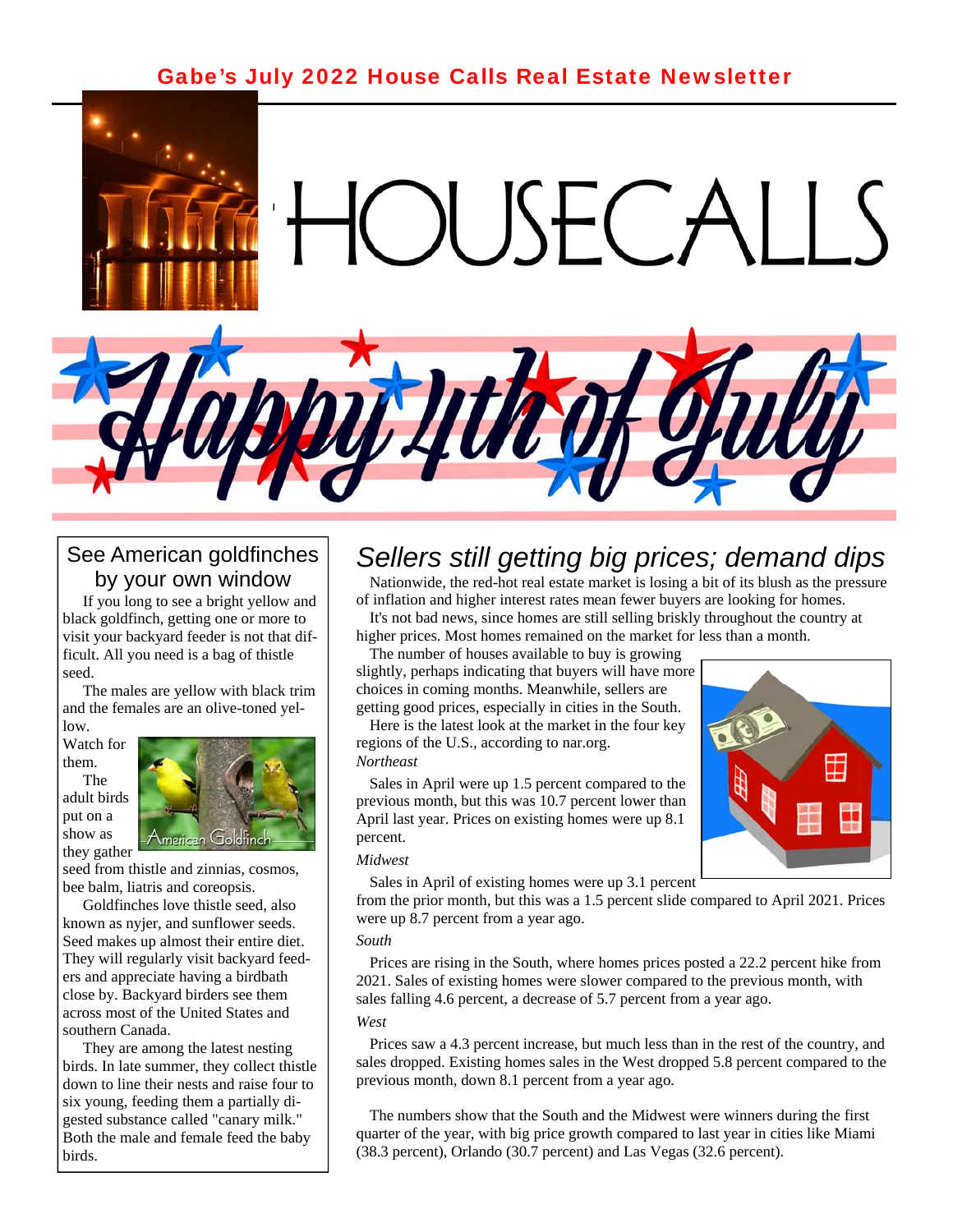

**Ask the Expert**  *I want to buy a house, but there is a good chance I will be transferred in the next five years. What kind of mortgage is good for me?* 

 You could try an Adjustable Rate Mortgage (ARM). They can be very helpful if you don't plan to stay in your home.

 With an ARM, you'll get a very competitive fixed rate for the first few years of your mortgage. Typically, ARM terms run from three to seven years, but you can also get a 10-year ARM. These introductory rates are locked in for the period, so you get low payments.

 After the rate period, your interest rate will change, probably going higher. So if you plan to be in an area for just a few years, you can enjoy low payments at the beginning and sell before the adjustable rate phase starts.

 Compare that to a fixed rate loan, which will never change, but will be higher in the first five years.

 Lenders specify caps that limit the amount of the rate increase and payment in the adjustable phase. You'll want to look closely at this because, if your plans change and you stay in the home, you want to be able to afford the payments.

 Although in this era, with mortgage rates increasing, it is actually possible that if interest rates fall, the

**Summer Tip Get Mosquitoes Gone** 



 The mosquito is probably the most reviled pest in the world, spreading disease and leaving

itchy bites, but here is a cheap idea for getting them out of your space: Use a fan.

 Mosquitoes are weak fliers who just can't pared to reapply as directed. compete with wind. If you don't want to worry about chemical vapors or open flames, buy a big fan to blow the mosquitoes off course. It really works, plus you get a nice, cooling breeze -- a perfect solution for a hot, humid summer evening.

 If you are moving around, though, insect repellent works well. Active ingredients like DEET and picaridin are the gold

mosquitoes at bay and work for about 10 hours at a time. Essential oil-based

bug sprays -- like those containing oil of lemon eucalyptus -- also deter pests, but not quite as well or for as long, so be pre-

 Citronella candles look nice, but as a mosquito repellent, their performance is modest at best, with a small effective radius.

 Bug zappers are not effective against mosquitoes and can kill valuable pollinators.

adjustable payment could decrease.

 You'll also want to check on a prepayment penalty fee. Some ARMs have them.

 But ARMS might also be good for homeowners who can and will pay off their home before the adjustable period begins. This could be because their income is uneven -- maybe they get large bonus or commission payments at the end of the year -- but they want to pay lower monthly payments. In that case, they might make lump sum payments to the principal at the end of the year and then refinance.

 Be completely sure you understand all rules, fees and structures of the ARM. It can be complicated, but it might also be right for your situation

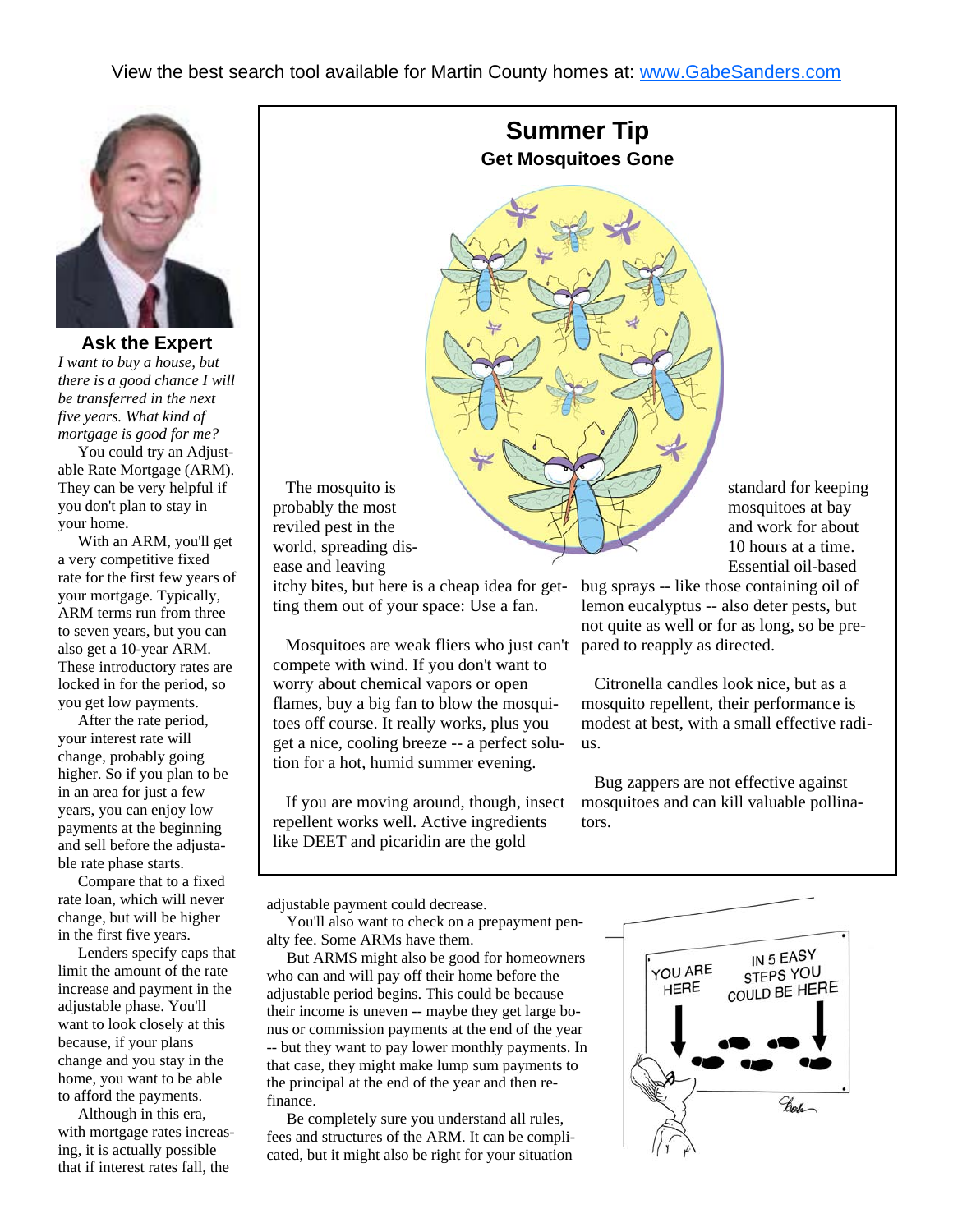

## Rock on! Find the love with painted rocks

 Four years ago, Alexis Beals found herself in a hospital, fearfully waiting for a loved one to be treated, when suddenly she saw a funny-looking rock. It was painted to resemble a caterpillar, with other tiny rocks glued on to the larger one to create tiny feet.



 On the back was painted a sweet message. Beals was reassured and, a fan of all crafts, she was also inspired by the idea of painted rocks.

 Beals is just one of the thousands of people across the country who have taken up the novel craft of painting rocks and placing them in places where they will be found.

 It's a somewhat selfless craft because, while the painter spends time creat-

ing the rocks, the finder can keep it. Or leave it to be found again.

 On the back, the rock painters often post a message or a Facebook page where you can announce your find. On Beals' Indiana Facebook page alone, there are 8,000 members, some of whom are finders.

 The process is easy: Get a flat rock and clean it. Then use some inexpensive acrylic paint and some cheap brushes to decorate the rock. Some painted rocks are elaborate, some simple. In fact, if you aren't an artist, you can always buy a stencil and paint a silhouette. On the back, use paint markers to write a message or social media page. Then use varnish to seal in the design.

 The next time you go for a walk, put your rock on a bench or along a path for someone to find.

### Save on insurance with smart devices

 Insurance companies are wise to the fact that some smart devices increase safety and mitigate risks, such as house fires. And as a result, they're giving customers discounts on premiums for using certain smart devices. In fact, you could save 5 to 20 percent, depending on the devices and your insurer.

Many home insurance companies provide discounts for

homes with security systems. With monitored security systems, a security company will keep an eye on your home and if sensors are tripped, they can contact you or the police. Some systems also offer "self-monitoring" and will send alerts to your phone, but won't contact the police or the security company until you give permission.

 The Environmental Protection Agency estimates that leaking pipes and faucets in households waste over a trillion gallons of water per year. Not only



will this run up your utility bills, but water damage can ruin cabinets, walls, floors and more. Fortunately, you can set up smart leak sensors under sinks and elsewhere. When a leak is detected, you'll get pinged on your phone. You can also use the Flo by Moen Smart Water Security System. If there's a failure, say a water pipe breaking, it can shut off the water completely, potentially preventing a flood. Some insurers offer premium discounts for homes equipped with these water monitoring systems.

 The NFPA reports that over 350,000 fires occur at home each year, many caused by electrical issues. But with Ting's in-socket smart sensors, if an electrical issue occurs, homeowners are warned before the fire starts. A few insurers now provide Ting free and some security systems also include devices that monitor for fires and water leaks.

### Fitness trackers: Your coach or your evil taskmaster?

 Is your fitness tracker your happy coach? Does it make you feel better? More motivated? Or is it ... a parasite?

 After all, a device maker somewhere is intimately involved in the life of your body: steps, exercise, heart rate, calories, blood oxygen. That maker is sending you messages about your goals, your achievements and your failures.

 What does this relationship mean for you? That's what Julia Craven wondered when she realized she was obsessed with her watch metrics. Writing in FiveThirtyEight, Craven said she found herself anxious and focused on creating flawless health metrics -- chasing perfection. It started being a device that made her feel guilty, even lazy.

 The fact is, it's just a device. Sport psychology expert Michele Kerulis of Northwestern University says obsession and perfectionism with health metrics can actually make you ignore the real, physical signs your body is sending. The positive messages from fitness devices feel

good, but when hitting goals becomes a cruel master, it's time to reevaluate.